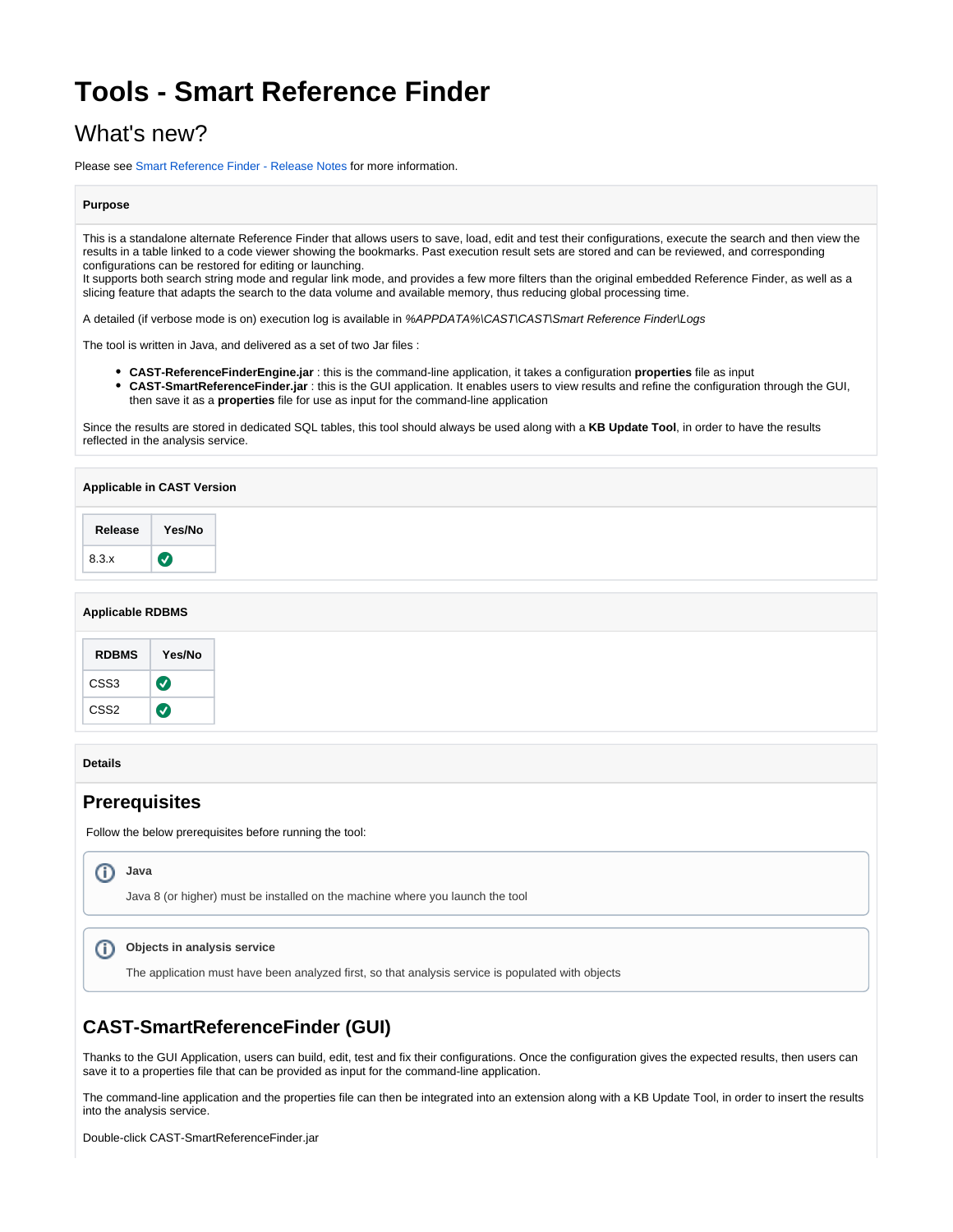| Reference Finder - 0.95 beta5                                                                                                                        | - | $\Box$ | $\times$ |
|------------------------------------------------------------------------------------------------------------------------------------------------------|---|--------|----------|
| Eile Edit View Help                                                                                                                                  |   |        |          |
| $\boxed{\mathbb{R} \times \mathbb{R}}$ Schema: Not Connected Application: $\boxed{\smile}$ $\mathbb{R} \times \mathbb{R}$ $\sigma$ $\textcircled{a}$ |   |        |          |
|                                                                                                                                                      |   |        |          |
|                                                                                                                                                      |   |        |          |
|                                                                                                                                                      |   |        |          |
|                                                                                                                                                      |   |        |          |
|                                                                                                                                                      |   |        |          |
|                                                                                                                                                      |   |        |          |
|                                                                                                                                                      |   |        |          |
|                                                                                                                                                      |   |        |          |
|                                                                                                                                                      |   |        |          |
|                                                                                                                                                      |   |        |          |
|                                                                                                                                                      |   |        |          |
|                                                                                                                                                      |   |        |          |
| 07-09-2020 14:50:41 - 'Disconnect' completed!                                                                                                        |   |        |          |
| $-111$                                                                                                                                               |   |        |          |

The first step is to connect to the appropriate analysis service. Click the "Connect" icon ( $\frac{1}{\sqrt{2}}$ ), a pop-up appears

| 127.0.0.1<br>Host name:<br>2280<br>Port:<br>operator<br>User:<br>Password:<br><br>18316_24869_sfr ↓<br>Schema:<br>Look Up<br>[org.postgresql.Driver][jdbc:postgresql://127.0.0.1:2280/postgres?ApplicationName="Reference Finder - 0.95 beta5"] -18316_22349_sfr (operator)<br>Previous connections:<br>Cancel<br>Connect<br>Once connected, user has the choice between opening the Configuration panel (200) and the Results panel (-), and between the Search String<br>mode $(\alpha)$ and the Regular Link mode $(\alpha)$<br>第 Reference Finder - 0.95 beta5 - [org.postgresql.Driver][jdbc:postgresql://127.0.0.1:2280/postgres?ApplicationName="Reference Finder - 0.95 beta5 - [org.postgresql.Driver][jdb<br>$\Box$<br>$\times$<br>File Edit View Help<br>$\boxed{34}$ $\frac{10}{28}$ Schema: 18316_22349_sfr Application: $\boxed{6600}$ C 18257 $\vee$ $\boxed{4} \equiv \boxed{6}$ ( | Connection | × |
|----------------------------------------------------------------------------------------------------------------------------------------------------------------------------------------------------------------------------------------------------------------------------------------------------------------------------------------------------------------------------------------------------------------------------------------------------------------------------------------------------------------------------------------------------------------------------------------------------------------------------------------------------------------------------------------------------------------------------------------------------------------------------------------------------------------------------------------------------------------------------------------------------|------------|---|
|                                                                                                                                                                                                                                                                                                                                                                                                                                                                                                                                                                                                                                                                                                                                                                                                                                                                                                    |            |   |
|                                                                                                                                                                                                                                                                                                                                                                                                                                                                                                                                                                                                                                                                                                                                                                                                                                                                                                    |            |   |
|                                                                                                                                                                                                                                                                                                                                                                                                                                                                                                                                                                                                                                                                                                                                                                                                                                                                                                    |            |   |
|                                                                                                                                                                                                                                                                                                                                                                                                                                                                                                                                                                                                                                                                                                                                                                                                                                                                                                    |            |   |
|                                                                                                                                                                                                                                                                                                                                                                                                                                                                                                                                                                                                                                                                                                                                                                                                                                                                                                    |            |   |
|                                                                                                                                                                                                                                                                                                                                                                                                                                                                                                                                                                                                                                                                                                                                                                                                                                                                                                    |            |   |

**Configuration Panel**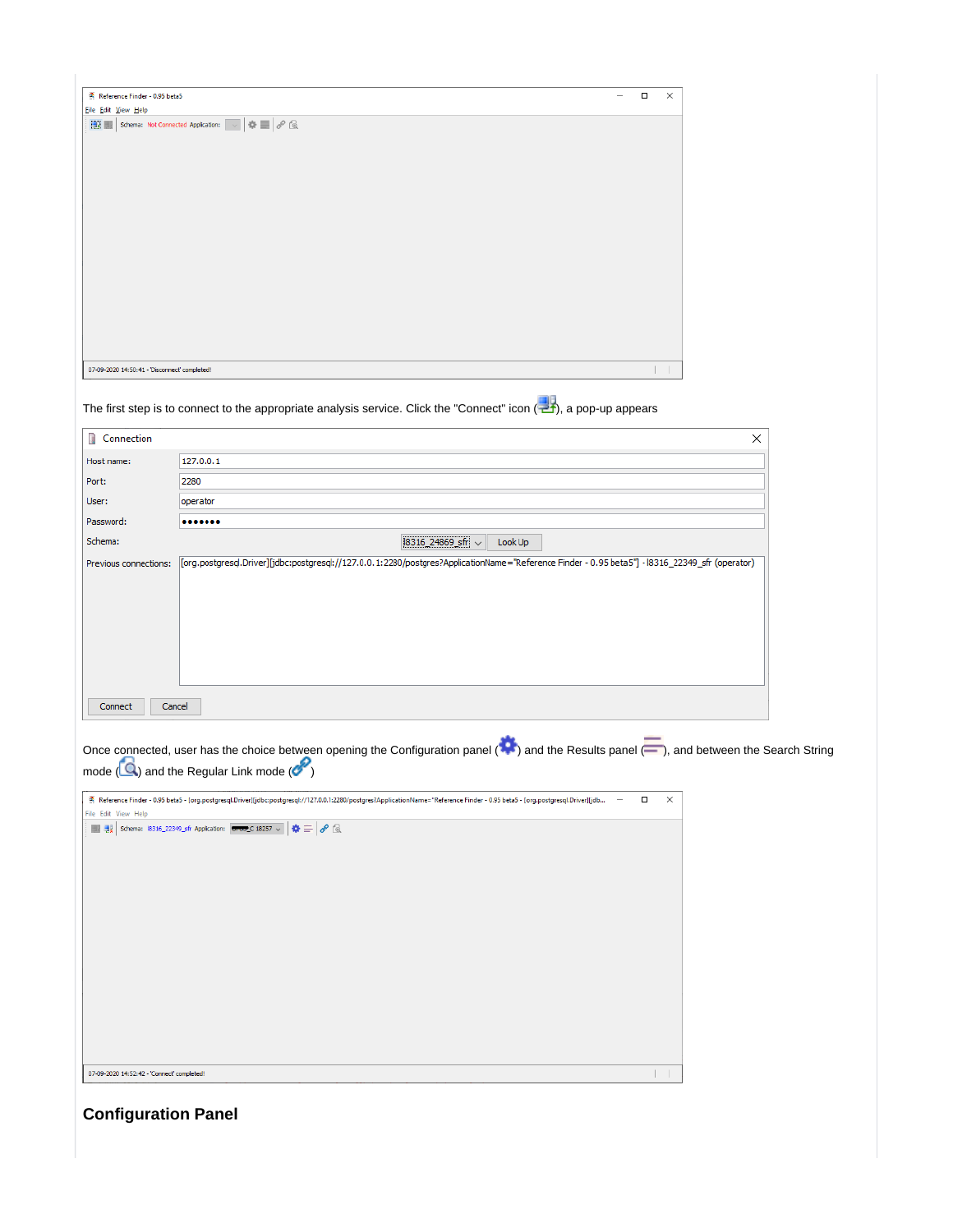|                           |                                                       | Reference Finder - 0.95 beta5 - [org.postgresql.Driver][jdbc:postgresql://127.0.0.1:2280/postgres?ApplicationName="Reference Finder - 0.95 beta5 - [org.postgresql.Driver][jdb –                                                                                                                                                                                                                                                                 |                          |                                             | $\times$<br>$\Box$ |                                                                         |              |                    |
|---------------------------|-------------------------------------------------------|--------------------------------------------------------------------------------------------------------------------------------------------------------------------------------------------------------------------------------------------------------------------------------------------------------------------------------------------------------------------------------------------------------------------------------------------------|--------------------------|---------------------------------------------|--------------------|-------------------------------------------------------------------------|--------------|--------------------|
| File Edit View Help       |                                                       |                                                                                                                                                                                                                                                                                                                                                                                                                                                  |                          |                                             |                    |                                                                         |              |                    |
| ■ 製】                      | Schema: 18316_22349_sfr Application: 477718257 \      | $\mathscr{E}$ Q<br>⊕ ⊕                                                                                                                                                                                                                                                                                                                                                                                                                           |                          |                                             |                    |                                                                         |              |                    |
|                           |                                                       | Slicing: AUTOMATIC (slice width automatically computed) $\sim$                                                                                                                                                                                                                                                                                                                                                                                   | 0%                       | Callee Name Pattern Callee Types            |                    |                                                                         |              |                    |
| <b>Source Data Set</b>    |                                                       |                                                                                                                                                                                                                                                                                                                                                                                                                                                  |                          |                                             |                    |                                                                         |              |                    |
| Source Technology         | Java                                                  |                                                                                                                                                                                                                                                                                                                                                                                                                                                  |                          |                                             | $\checkmark$       |                                                                         |              |                    |
| Summary                   | Source Technology:                                    | [Java]                                                                                                                                                                                                                                                                                                                                                                                                                                           |                          |                                             |                    |                                                                         |              |                    |
|                           | File Filters:                                         | $[.*().java]$                                                                                                                                                                                                                                                                                                                                                                                                                                    |                          |                                             |                    |                                                                         |              |                    |
|                           | Type Filters:                                         | [Generic Java Constructor] [Generic Java Method]<br>[Java Constructor] [Java Method]                                                                                                                                                                                                                                                                                                                                                             |                          |                                             |                    |                                                                         |              |                    |
| <b>Search and Match</b>   |                                                       |                                                                                                                                                                                                                                                                                                                                                                                                                                                  |                          |                                             |                    |                                                                         |              |                    |
| <b>Regular Expression</b> | $(\w+)(\w+)($                                         |                                                                                                                                                                                                                                                                                                                                                                                                                                                  |                          |                                             | Validate           |                                                                         |              |                    |
| Replacement               | RP22349:\$1:\$2                                       |                                                                                                                                                                                                                                                                                                                                                                                                                                                  |                          |                                             | Validate           |                                                                         |              |                    |
| <b>Case Sensitive</b>     | ☑                                                     |                                                                                                                                                                                                                                                                                                                                                                                                                                                  |                          |                                             |                    |                                                                         |              |                    |
| <b>Search Comments</b>    | □                                                     |                                                                                                                                                                                                                                                                                                                                                                                                                                                  |                          |                                             |                    |                                                                         |              |                    |
|                           | 07-09-2020 14:53:22 - 'Configuration' completed!      |                                                                                                                                                                                                                                                                                                                                                                                                                                                  |                          |                                             |                    |                                                                         |              |                    |
| File Edit View Help       |                                                       | 5 Reference Finder - 0.95 beta5 - [org.postgresql.Driver][jdbc:postgresql://127.0.0.1:2280/postgres?ApplicationName="Reference Finder - 0.95 beta5 - [org.postgresql.Driver][jdbc:postgresql://127.0.0.1:2280/postgresql://12                                                                                                                                                                                                                    |                          |                                             |                    |                                                                         |              | $\Box$<br>$\times$ |
|                           | Schema: 18316_22349_sfr Application: 200257 \         |                                                                                                                                                                                                                                                                                                                                                                                                                                                  |                          |                                             |                    |                                                                         |              |                    |
|                           | Source File Patterns Caller Name Pattern Caller Types | $\begin{array}{ c c c c c }\hline \begin{array}{ c c c c }\hline \begin{array}{ c c c }\hline \begin{array}{ c c c }\hline \begin{array}{ c c c }\hline \begin{array}{ c c c }\hline \begin{array}{ c c c }\hline \begin{array}{ c c c }\hline \begin{array}{ c c c }\hline \begin{array}{ c c c }\hline \begin{array}{ c c c }\hline \begin{array}{ c c c }\hline \begin{array}{ c c c }\hline \begin{array}{ c c c }\hline \begin{array$<br>0% |                          | Ca (V) Callee Name Pattern Callee Types (*) |                    |                                                                         |              |                    |
| <b>Source Data Set</b>    |                                                       |                                                                                                                                                                                                                                                                                                                                                                                                                                                  | <b>Target Data Set</b>   |                                             |                    |                                                                         |              |                    |
| <b>Source Technology</b>  | Java                                                  | $\checkmark$                                                                                                                                                                                                                                                                                                                                                                                                                                     | <b>Target Technology</b> | HTML5/Javascript                            |                    |                                                                         |              | $\checkmark$       |
| <b>Summary</b>            | Source Technology:                                    | [Java]                                                                                                                                                                                                                                                                                                                                                                                                                                           | Summary                  | Target Technology:                          |                    | [HTML5/Javascript]                                                      |              |                    |
|                           | File Filters:                                         | $[.*/.java]$                                                                                                                                                                                                                                                                                                                                                                                                                                     |                          | Type Filters:                               |                    | [AngularJS DELETE resource service]<br>[AngularJS GET resource service] |              |                    |
|                           | Type Filters:                                         | [Generic Java Constructor] [Generic Java Method]<br>[Java Constructor] [Java Method]                                                                                                                                                                                                                                                                                                                                                             |                          |                                             |                    | [AngularJS POST resource service]<br>[AngularJS PUT resource service]   |              |                    |
| <b>Search and Match</b>   |                                                       |                                                                                                                                                                                                                                                                                                                                                                                                                                                  |                          |                                             |                    |                                                                         |              |                    |
| Regular Expression        | $(W+)(W+)(W)$                                         |                                                                                                                                                                                                                                                                                                                                                                                                                                                  |                          |                                             |                    |                                                                         |              | Validate           |
| Replacement               | RP22349:\$1:\$2                                       |                                                                                                                                                                                                                                                                                                                                                                                                                                                  |                          |                                             |                    |                                                                         |              | Validate           |
| <b>Case Sensitive</b>     | ☑                                                     |                                                                                                                                                                                                                                                                                                                                                                                                                                                  |                          |                                             |                    |                                                                         |              |                    |
| Search Comments           | $\Box$                                                |                                                                                                                                                                                                                                                                                                                                                                                                                                                  |                          |                                             |                    |                                                                         |              |                    |
| Match Mode                | ◉ Match (O Over (O Sub                                |                                                                                                                                                                                                                                                                                                                                                                                                                                                  |                          |                                             |                    |                                                                         |              |                    |
| Match Field               |                                                       |                                                                                                                                                                                                                                                                                                                                                                                                                                                  |                          |                                             |                    |                                                                         |              |                    |
| Link Type                 | calLink                                               |                                                                                                                                                                                                                                                                                                                                                                                                                                                  |                          |                                             |                    |                                                                         | $\checkmark$ |                    |
|                           | 07-09-2020 14:54:37 - 'Filter Callee Type' completed! |                                                                                                                                                                                                                                                                                                                                                                                                                                                  |                          |                                             |                    |                                                                         |              |                    |

User can edit their configuration :

 $\sim$ 

- Choose the technologies
- Possibly add filters on source file patterns, object names or object types
- Write the regular expression, and validate it
- Possibly write a replacement regular expression and validate it: **unlike in Cast-MS, the matching groups are referred to as : \$1, \$2 etc... and not \1, \2....**
- Choose whether the regular expression is case sensitive or not
- Choose whether Reference Finder should also search in comments
- In Regular Link mode only, choose the link type
- In Regular Link mode only, choose the target field to match with the regular expression (name, full name or path)
- In Regular Link mode only, choose the target matching mode (match, over or sub)
- In Regular Link mode only, choose if the target matching is case sensitive or not

Configuration can be saved  $(\blacksquare)$ , loaded from disk  $(\blacksquare)$  or reset  $(\bigodot)$ 

| Verbose mode ( $\overset{\text{(1)}}{\approx}$ ) or non-verbose mode ( $\overset{\text{(2)}}{\approx}$ ) can be selected. |  |
|---------------------------------------------------------------------------------------------------------------------------|--|
|                                                                                                                           |  |

Then user can launch the Reference Finder by clicking  $\blacktriangleright$ :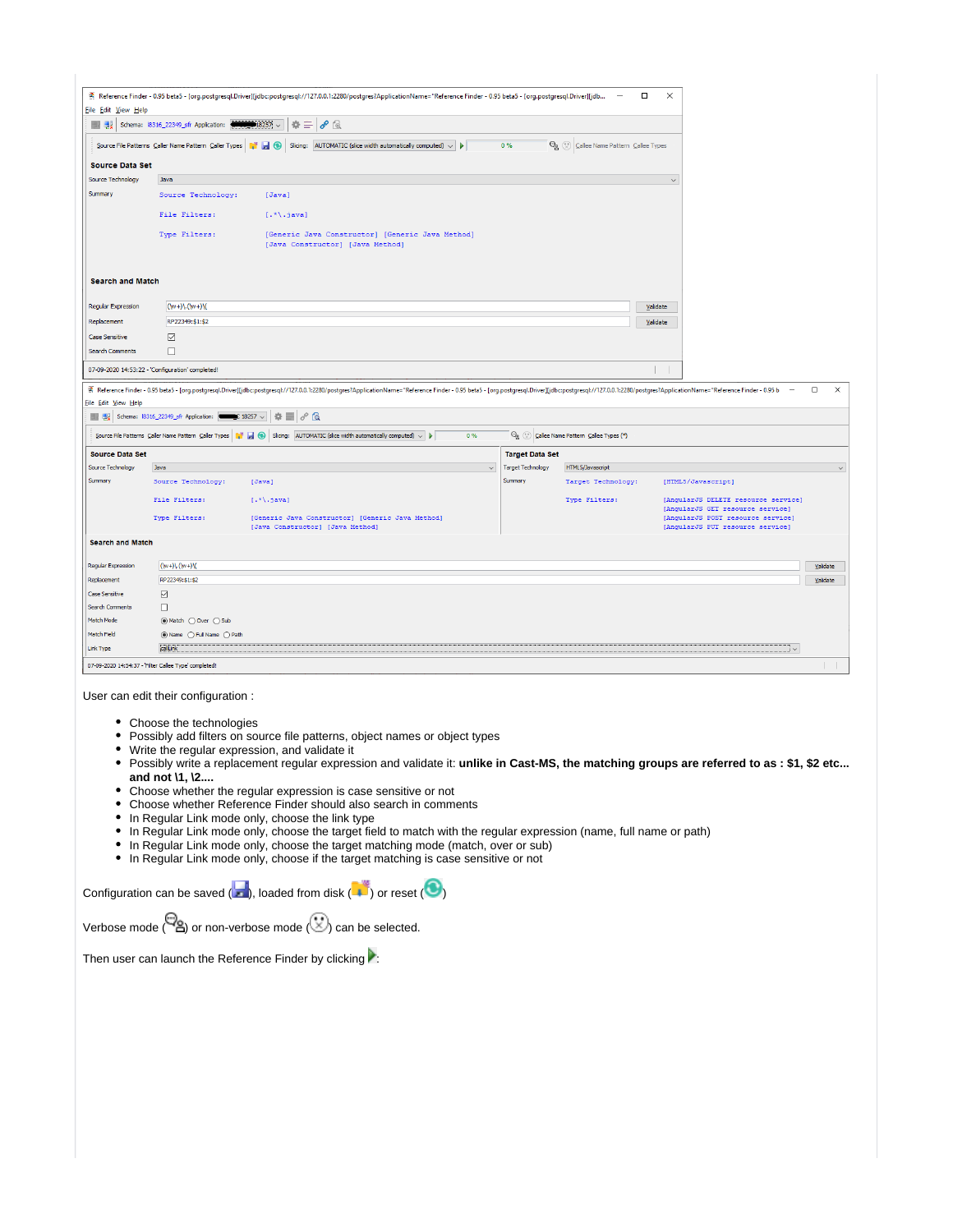| 5 Reference Finder - 0.95 beta5 - [org.postgresql.Driver][jdbc:postgresql://127.0.0.1:2280/postgres?ApplicationName="Reference Finder - 0.95 beta5 - [org.postgresql./jiver][jdbc:postgresql://127.0.0.1:2280/postgresql://12<br>$\Box$<br>$\times$<br>File Edit View Help<br>$\hat{\mathbf{w}} \equiv \mathbf{v} \in$<br>$\frac{1}{2}$ Schema: 18316_22349_sfr Application: $\frac{1}{2}$ C 18257 $\sim$<br>Source File Patterns Caller Name Pattern Caller Types $\ \cdot\ $ or Slicing: AUTOMATIC (sice width automatically computed) $\vee$ $\blacksquare$<br>Callee Name Pattern Callee Types (*)<br>39%<br><b>Source Data Set</b><br>Source Technology<br>Java<br>$\checkmark$<br>Summary<br>Source Technology:<br>[Java]<br>File Filters:<br>$[.*(.java)]$<br>Type Filters:<br>[Generic Java Constructor] [Generic Java Method]<br>[Java Constructor] [Java Method]<br><b>Search and Match</b><br>$($ w+)\.(\w+)\(<br>Regular Expression<br>Validate<br>RP22349:\$1:\$2<br>Replacement<br>Validate<br><b>Case Sensitive</b><br>☑<br>$\boxdot$<br>Search Comments<br>07-09-2020 14:57:51 - 'Run Reference Finder' completed!<br>$\times$<br>(17.0-19) Reference Finder - 0.95 beta5 - [org.postgresql.Driver][jdbc:postgresql.//127.0.0.1:2280/postgres?ApplicationName="Reference Finder - 0.95 beta5 - [org.postgresql./livergl]jdbc:postgresql.//127.0.0.1:2280/postg<br>$\Box$<br>$\overline{\phantom{a}}$<br>File Edit View Help<br>$\bullet = \bullet \circ$<br><b>1999</b> Schema: 18316_22349_sfr Application: <b>1999</b> 28257 \<br>Source File Patterns Caller Name Pattern Caller Types $\begin{array}{ c c c }\hline \bullet & \bullet & \bullet\end{array}$ Slicing: AUTOMATIC (slice width automatically computed) $\sim$ $\begin{array}{ c c }\hline \bullet & \bullet\end{array}$<br>Callee Name Pattern Callee Types (*)<br>Saving Results<br><b>Source Data Set</b> |
|----------------------------------------------------------------------------------------------------------------------------------------------------------------------------------------------------------------------------------------------------------------------------------------------------------------------------------------------------------------------------------------------------------------------------------------------------------------------------------------------------------------------------------------------------------------------------------------------------------------------------------------------------------------------------------------------------------------------------------------------------------------------------------------------------------------------------------------------------------------------------------------------------------------------------------------------------------------------------------------------------------------------------------------------------------------------------------------------------------------------------------------------------------------------------------------------------------------------------------------------------------------------------------------------------------------------------------------------------------------------------------------------------------------------------------------------------------------------------------------------------------------------------------------------------------------------------------------------------------------------------------------------------------------------------------------------------------------------------------------------------------------------------------------------------------------------------------------------------------------------------------------------|
|                                                                                                                                                                                                                                                                                                                                                                                                                                                                                                                                                                                                                                                                                                                                                                                                                                                                                                                                                                                                                                                                                                                                                                                                                                                                                                                                                                                                                                                                                                                                                                                                                                                                                                                                                                                                                                                                                              |
|                                                                                                                                                                                                                                                                                                                                                                                                                                                                                                                                                                                                                                                                                                                                                                                                                                                                                                                                                                                                                                                                                                                                                                                                                                                                                                                                                                                                                                                                                                                                                                                                                                                                                                                                                                                                                                                                                              |
|                                                                                                                                                                                                                                                                                                                                                                                                                                                                                                                                                                                                                                                                                                                                                                                                                                                                                                                                                                                                                                                                                                                                                                                                                                                                                                                                                                                                                                                                                                                                                                                                                                                                                                                                                                                                                                                                                              |
|                                                                                                                                                                                                                                                                                                                                                                                                                                                                                                                                                                                                                                                                                                                                                                                                                                                                                                                                                                                                                                                                                                                                                                                                                                                                                                                                                                                                                                                                                                                                                                                                                                                                                                                                                                                                                                                                                              |
|                                                                                                                                                                                                                                                                                                                                                                                                                                                                                                                                                                                                                                                                                                                                                                                                                                                                                                                                                                                                                                                                                                                                                                                                                                                                                                                                                                                                                                                                                                                                                                                                                                                                                                                                                                                                                                                                                              |
|                                                                                                                                                                                                                                                                                                                                                                                                                                                                                                                                                                                                                                                                                                                                                                                                                                                                                                                                                                                                                                                                                                                                                                                                                                                                                                                                                                                                                                                                                                                                                                                                                                                                                                                                                                                                                                                                                              |
|                                                                                                                                                                                                                                                                                                                                                                                                                                                                                                                                                                                                                                                                                                                                                                                                                                                                                                                                                                                                                                                                                                                                                                                                                                                                                                                                                                                                                                                                                                                                                                                                                                                                                                                                                                                                                                                                                              |
|                                                                                                                                                                                                                                                                                                                                                                                                                                                                                                                                                                                                                                                                                                                                                                                                                                                                                                                                                                                                                                                                                                                                                                                                                                                                                                                                                                                                                                                                                                                                                                                                                                                                                                                                                                                                                                                                                              |
|                                                                                                                                                                                                                                                                                                                                                                                                                                                                                                                                                                                                                                                                                                                                                                                                                                                                                                                                                                                                                                                                                                                                                                                                                                                                                                                                                                                                                                                                                                                                                                                                                                                                                                                                                                                                                                                                                              |
|                                                                                                                                                                                                                                                                                                                                                                                                                                                                                                                                                                                                                                                                                                                                                                                                                                                                                                                                                                                                                                                                                                                                                                                                                                                                                                                                                                                                                                                                                                                                                                                                                                                                                                                                                                                                                                                                                              |
|                                                                                                                                                                                                                                                                                                                                                                                                                                                                                                                                                                                                                                                                                                                                                                                                                                                                                                                                                                                                                                                                                                                                                                                                                                                                                                                                                                                                                                                                                                                                                                                                                                                                                                                                                                                                                                                                                              |
|                                                                                                                                                                                                                                                                                                                                                                                                                                                                                                                                                                                                                                                                                                                                                                                                                                                                                                                                                                                                                                                                                                                                                                                                                                                                                                                                                                                                                                                                                                                                                                                                                                                                                                                                                                                                                                                                                              |
|                                                                                                                                                                                                                                                                                                                                                                                                                                                                                                                                                                                                                                                                                                                                                                                                                                                                                                                                                                                                                                                                                                                                                                                                                                                                                                                                                                                                                                                                                                                                                                                                                                                                                                                                                                                                                                                                                              |
|                                                                                                                                                                                                                                                                                                                                                                                                                                                                                                                                                                                                                                                                                                                                                                                                                                                                                                                                                                                                                                                                                                                                                                                                                                                                                                                                                                                                                                                                                                                                                                                                                                                                                                                                                                                                                                                                                              |
|                                                                                                                                                                                                                                                                                                                                                                                                                                                                                                                                                                                                                                                                                                                                                                                                                                                                                                                                                                                                                                                                                                                                                                                                                                                                                                                                                                                                                                                                                                                                                                                                                                                                                                                                                                                                                                                                                              |
|                                                                                                                                                                                                                                                                                                                                                                                                                                                                                                                                                                                                                                                                                                                                                                                                                                                                                                                                                                                                                                                                                                                                                                                                                                                                                                                                                                                                                                                                                                                                                                                                                                                                                                                                                                                                                                                                                              |
|                                                                                                                                                                                                                                                                                                                                                                                                                                                                                                                                                                                                                                                                                                                                                                                                                                                                                                                                                                                                                                                                                                                                                                                                                                                                                                                                                                                                                                                                                                                                                                                                                                                                                                                                                                                                                                                                                              |
|                                                                                                                                                                                                                                                                                                                                                                                                                                                                                                                                                                                                                                                                                                                                                                                                                                                                                                                                                                                                                                                                                                                                                                                                                                                                                                                                                                                                                                                                                                                                                                                                                                                                                                                                                                                                                                                                                              |
|                                                                                                                                                                                                                                                                                                                                                                                                                                                                                                                                                                                                                                                                                                                                                                                                                                                                                                                                                                                                                                                                                                                                                                                                                                                                                                                                                                                                                                                                                                                                                                                                                                                                                                                                                                                                                                                                                              |
|                                                                                                                                                                                                                                                                                                                                                                                                                                                                                                                                                                                                                                                                                                                                                                                                                                                                                                                                                                                                                                                                                                                                                                                                                                                                                                                                                                                                                                                                                                                                                                                                                                                                                                                                                                                                                                                                                              |
|                                                                                                                                                                                                                                                                                                                                                                                                                                                                                                                                                                                                                                                                                                                                                                                                                                                                                                                                                                                                                                                                                                                                                                                                                                                                                                                                                                                                                                                                                                                                                                                                                                                                                                                                                                                                                                                                                              |
| Source Technology<br>Java<br>$\checkmark$                                                                                                                                                                                                                                                                                                                                                                                                                                                                                                                                                                                                                                                                                                                                                                                                                                                                                                                                                                                                                                                                                                                                                                                                                                                                                                                                                                                                                                                                                                                                                                                                                                                                                                                                                                                                                                                    |
| Summary<br>Source Technology:<br>[Java]                                                                                                                                                                                                                                                                                                                                                                                                                                                                                                                                                                                                                                                                                                                                                                                                                                                                                                                                                                                                                                                                                                                                                                                                                                                                                                                                                                                                                                                                                                                                                                                                                                                                                                                                                                                                                                                      |
| File Filters:<br>$[.*(.java)]$                                                                                                                                                                                                                                                                                                                                                                                                                                                                                                                                                                                                                                                                                                                                                                                                                                                                                                                                                                                                                                                                                                                                                                                                                                                                                                                                                                                                                                                                                                                                                                                                                                                                                                                                                                                                                                                               |
| Type Filters:<br>[Generic Java Constructor] [Generic Java Method]                                                                                                                                                                                                                                                                                                                                                                                                                                                                                                                                                                                                                                                                                                                                                                                                                                                                                                                                                                                                                                                                                                                                                                                                                                                                                                                                                                                                                                                                                                                                                                                                                                                                                                                                                                                                                            |
| [Java Constructor] [Java Method]                                                                                                                                                                                                                                                                                                                                                                                                                                                                                                                                                                                                                                                                                                                                                                                                                                                                                                                                                                                                                                                                                                                                                                                                                                                                                                                                                                                                                                                                                                                                                                                                                                                                                                                                                                                                                                                             |
|                                                                                                                                                                                                                                                                                                                                                                                                                                                                                                                                                                                                                                                                                                                                                                                                                                                                                                                                                                                                                                                                                                                                                                                                                                                                                                                                                                                                                                                                                                                                                                                                                                                                                                                                                                                                                                                                                              |
| <b>Search and Match</b>                                                                                                                                                                                                                                                                                                                                                                                                                                                                                                                                                                                                                                                                                                                                                                                                                                                                                                                                                                                                                                                                                                                                                                                                                                                                                                                                                                                                                                                                                                                                                                                                                                                                                                                                                                                                                                                                      |
| $($ w+)\.(\w+)\(<br>Regular Expression<br>Validate                                                                                                                                                                                                                                                                                                                                                                                                                                                                                                                                                                                                                                                                                                                                                                                                                                                                                                                                                                                                                                                                                                                                                                                                                                                                                                                                                                                                                                                                                                                                                                                                                                                                                                                                                                                                                                           |
| RP22349:\$1:\$2<br>Replacement<br>Validate                                                                                                                                                                                                                                                                                                                                                                                                                                                                                                                                                                                                                                                                                                                                                                                                                                                                                                                                                                                                                                                                                                                                                                                                                                                                                                                                                                                                                                                                                                                                                                                                                                                                                                                                                                                                                                                   |
| <b>Case Sensitive</b>                                                                                                                                                                                                                                                                                                                                                                                                                                                                                                                                                                                                                                                                                                                                                                                                                                                                                                                                                                                                                                                                                                                                                                                                                                                                                                                                                                                                                                                                                                                                                                                                                                                                                                                                                                                                                                                                        |
| $\boxdot$<br>$\boxdot$<br>Search Comments                                                                                                                                                                                                                                                                                                                                                                                                                                                                                                                                                                                                                                                                                                                                                                                                                                                                                                                                                                                                                                                                                                                                                                                                                                                                                                                                                                                                                                                                                                                                                                                                                                                                                                                                                                                                                                                    |

Once finished, a pop-up suggests to switch to the Results Panel in order to view the results of the execution:



# **Results Panel**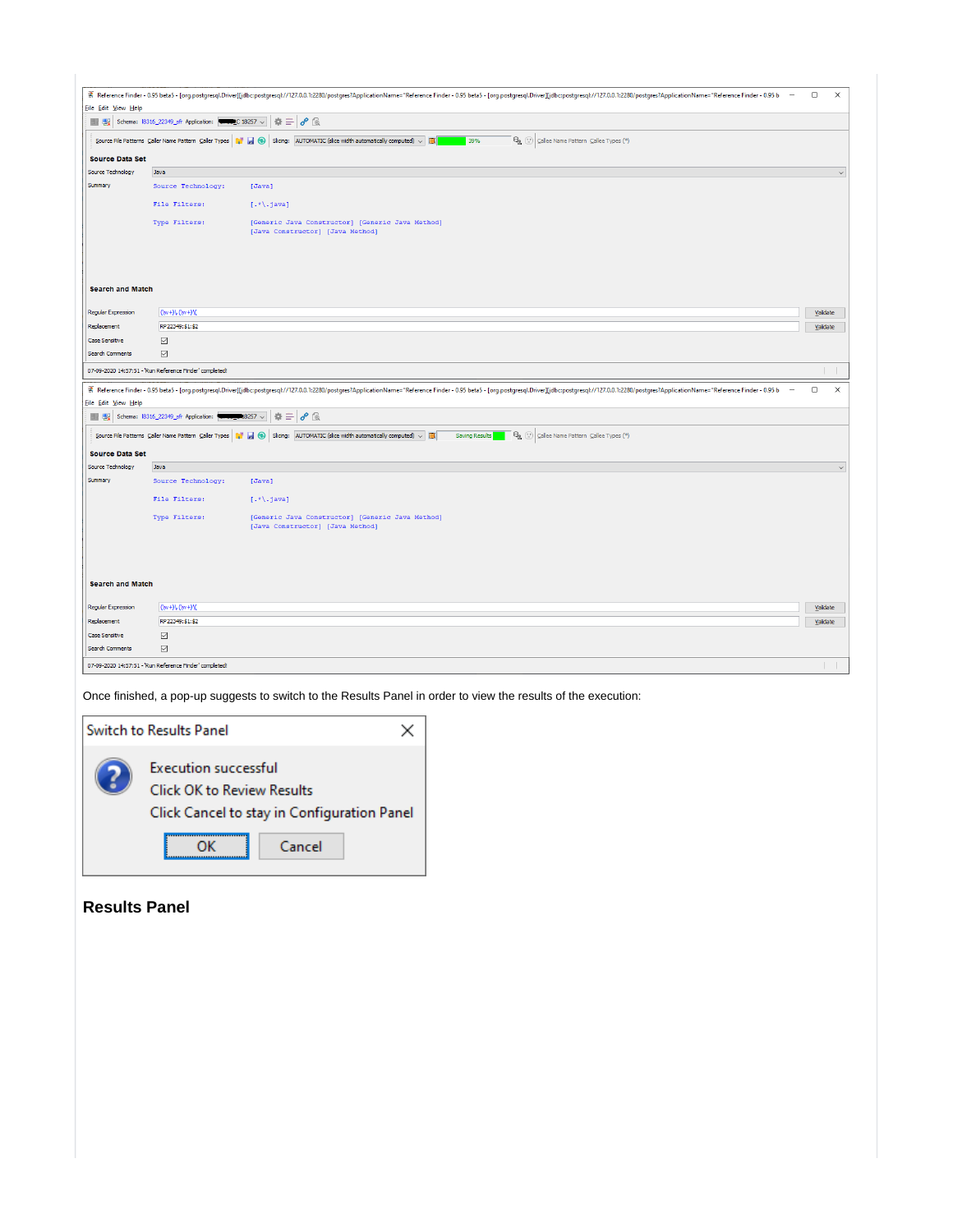| Result Sets: lun. 07 09 2020 - 14:57:42 v = 章 X   엔   Broject Types Brojects Caler Types Caller Names Collec Types Caller Names Collect Types Caller Names % *   口   Pages: 1<br>/ 10618 Entries: 1061748<br><b>Caller Name</b><br><b>Caller Full Name</b><br><b>Search String</b><br><b>Project Type</b><br><b>Project Name</b><br><b>Caller Type</b><br>looslite.common.utils.ConfigurablesManager.getTwilightCAPMTnC<br>OPUS Frontend Core d4881c51<br>oetTwilghtCAPMTnC<br>RP22349:ArravUtils:isEmpty<br><b>Java Protect</b><br>Java Method<br>RP22349:LightweightConfigurablesManager:getConfigurableString<br><b>Java Protect</b><br>OPUS Frontend Core d4881c51<br>oetTwilchtCAPMTnC<br>posite.common.utils.ConfigurablesManager.getTwilghtCAPMTnC<br>Java Method<br>posite.common.utils.ConfigurablesManager.getTwilightCAPMTnC<br>RP22349:StringUtils:equalsIgnoreCase<br><b>Java Project</b><br>OPUS Frontend Core d4881c51<br>Java Method<br>getTwilightCAPMTnC<br>_OPUS Frontend Core_d4881c51_<br>oetTwilightCAPMTnC<br>posite.common.utils.ConfigurablesManager.getTwilightCAPMTnC<br>RP22349:StringUtils:split<br><b>Java Project</b><br>Java Method<br>posite.common.utis.ConfigurablesManager.getTwilghtCAPMTnC<br><b>Java Protect</b><br>OPUS Frontend Core d4881c51<br>oetTwilghtCAPMTnC<br>RP22349:log:debug<br>Java Method<br>OPUS Frontend Core d4881c51<br>posite.common.utils.ConfigurablesManager.getTwilightCAPMTnC<br>RP22349:log:error<br><b>Java Project</b><br>Java Method<br>getTwilightCAPMTnC<br>OPUS Frontend 32745062<br>com.cingular.one.frontend.type.RadioButtonList.getList<br>RP22349:Collections:unmodifiableList<br><b>Java Protect</b><br>Java Method<br><b>InetList</b><br>OPUS Common cfd8a29<br>POS2.Core.Administration.StoreProfile.isSigcap250OpusEnabled<br>RP22349:confValue:equalsIgnoreCase<br><b>Java Protect</b><br>Java Method<br>isSigcap250OpusEnabled<br><b>Java Project</b><br>OPUS Common cfd8a29<br>isSiocao2500ousEnabled<br>POS2.Core.Administration.StoreProfile.isSigcap250OpusEnabled<br>RP22349:configurables:get<br>Java Method<br><b>Java Project</b><br>OPUS Common cfd8a29<br>isSigcap250OpusEnabled<br>POS2.Core.Administration.StoreProfile.isSigcap250OpusEnabled<br>RP22349:log:debug<br>Java Method<br>POS2.Core.Administration.StoreProfile.isSigcap250OpusEnabled<br>RP22349:log:isDebugEnabled<br><b>Java Protect</b><br>OPUS Common cfd8a29<br>Java Method<br>isSiocap250OpusEnabled<br>OPUS Self Service Application_179f1e8f Java Method<br>isEskMultipleLanguageSupport<br>com.cingular.selfserve.security.utls.SecurityUtls.kEskMultipleLanguageSupport<br>RP22349:hm:get<br><b>Java Protect</b><br>OPUS Self Service Application 179f1e8f Java Method<br>com.cingular.selfserve.security.utils.SecurityUtils.isEskMultipleLanguageSupport<br><b>Java Project</b><br>isEskMultipleLanguageSupport<br>RP22349:log:debug<br>OPUS Self Service Application 179f1e8f Java Method<br>isEskMultipleLanguageSupport<br>com.cingular.selfserve.security.utls.SecurityUtls.isEskMultipleLanguageSupport<br><b>Java Protect</b><br>RP22349:log:error | String #<br>q<br>10<br>$\overline{11}$<br>12<br>13 |
|---------------------------------------------------------------------------------------------------------------------------------------------------------------------------------------------------------------------------------------------------------------------------------------------------------------------------------------------------------------------------------------------------------------------------------------------------------------------------------------------------------------------------------------------------------------------------------------------------------------------------------------------------------------------------------------------------------------------------------------------------------------------------------------------------------------------------------------------------------------------------------------------------------------------------------------------------------------------------------------------------------------------------------------------------------------------------------------------------------------------------------------------------------------------------------------------------------------------------------------------------------------------------------------------------------------------------------------------------------------------------------------------------------------------------------------------------------------------------------------------------------------------------------------------------------------------------------------------------------------------------------------------------------------------------------------------------------------------------------------------------------------------------------------------------------------------------------------------------------------------------------------------------------------------------------------------------------------------------------------------------------------------------------------------------------------------------------------------------------------------------------------------------------------------------------------------------------------------------------------------------------------------------------------------------------------------------------------------------------------------------------------------------------------------------------------------------------------------------------------------------------------------------------------------------------------------------------------------------------------------------------------------------------------------------------------------------------------------------------------------------------------------------------------------------------------------------------------------------------------------------------------------------------------------------------------------------------------------------------------------------------------------------------------------------------------------------------------------------------------------------------|----------------------------------------------------|
|                                                                                                                                                                                                                                                                                                                                                                                                                                                                                                                                                                                                                                                                                                                                                                                                                                                                                                                                                                                                                                                                                                                                                                                                                                                                                                                                                                                                                                                                                                                                                                                                                                                                                                                                                                                                                                                                                                                                                                                                                                                                                                                                                                                                                                                                                                                                                                                                                                                                                                                                                                                                                                                                                                                                                                                                                                                                                                                                                                                                                                                                                                                                 |                                                    |
|                                                                                                                                                                                                                                                                                                                                                                                                                                                                                                                                                                                                                                                                                                                                                                                                                                                                                                                                                                                                                                                                                                                                                                                                                                                                                                                                                                                                                                                                                                                                                                                                                                                                                                                                                                                                                                                                                                                                                                                                                                                                                                                                                                                                                                                                                                                                                                                                                                                                                                                                                                                                                                                                                                                                                                                                                                                                                                                                                                                                                                                                                                                                 |                                                    |
|                                                                                                                                                                                                                                                                                                                                                                                                                                                                                                                                                                                                                                                                                                                                                                                                                                                                                                                                                                                                                                                                                                                                                                                                                                                                                                                                                                                                                                                                                                                                                                                                                                                                                                                                                                                                                                                                                                                                                                                                                                                                                                                                                                                                                                                                                                                                                                                                                                                                                                                                                                                                                                                                                                                                                                                                                                                                                                                                                                                                                                                                                                                                 |                                                    |
|                                                                                                                                                                                                                                                                                                                                                                                                                                                                                                                                                                                                                                                                                                                                                                                                                                                                                                                                                                                                                                                                                                                                                                                                                                                                                                                                                                                                                                                                                                                                                                                                                                                                                                                                                                                                                                                                                                                                                                                                                                                                                                                                                                                                                                                                                                                                                                                                                                                                                                                                                                                                                                                                                                                                                                                                                                                                                                                                                                                                                                                                                                                                 |                                                    |
|                                                                                                                                                                                                                                                                                                                                                                                                                                                                                                                                                                                                                                                                                                                                                                                                                                                                                                                                                                                                                                                                                                                                                                                                                                                                                                                                                                                                                                                                                                                                                                                                                                                                                                                                                                                                                                                                                                                                                                                                                                                                                                                                                                                                                                                                                                                                                                                                                                                                                                                                                                                                                                                                                                                                                                                                                                                                                                                                                                                                                                                                                                                                 |                                                    |
|                                                                                                                                                                                                                                                                                                                                                                                                                                                                                                                                                                                                                                                                                                                                                                                                                                                                                                                                                                                                                                                                                                                                                                                                                                                                                                                                                                                                                                                                                                                                                                                                                                                                                                                                                                                                                                                                                                                                                                                                                                                                                                                                                                                                                                                                                                                                                                                                                                                                                                                                                                                                                                                                                                                                                                                                                                                                                                                                                                                                                                                                                                                                 |                                                    |
|                                                                                                                                                                                                                                                                                                                                                                                                                                                                                                                                                                                                                                                                                                                                                                                                                                                                                                                                                                                                                                                                                                                                                                                                                                                                                                                                                                                                                                                                                                                                                                                                                                                                                                                                                                                                                                                                                                                                                                                                                                                                                                                                                                                                                                                                                                                                                                                                                                                                                                                                                                                                                                                                                                                                                                                                                                                                                                                                                                                                                                                                                                                                 |                                                    |
|                                                                                                                                                                                                                                                                                                                                                                                                                                                                                                                                                                                                                                                                                                                                                                                                                                                                                                                                                                                                                                                                                                                                                                                                                                                                                                                                                                                                                                                                                                                                                                                                                                                                                                                                                                                                                                                                                                                                                                                                                                                                                                                                                                                                                                                                                                                                                                                                                                                                                                                                                                                                                                                                                                                                                                                                                                                                                                                                                                                                                                                                                                                                 |                                                    |
|                                                                                                                                                                                                                                                                                                                                                                                                                                                                                                                                                                                                                                                                                                                                                                                                                                                                                                                                                                                                                                                                                                                                                                                                                                                                                                                                                                                                                                                                                                                                                                                                                                                                                                                                                                                                                                                                                                                                                                                                                                                                                                                                                                                                                                                                                                                                                                                                                                                                                                                                                                                                                                                                                                                                                                                                                                                                                                                                                                                                                                                                                                                                 |                                                    |
|                                                                                                                                                                                                                                                                                                                                                                                                                                                                                                                                                                                                                                                                                                                                                                                                                                                                                                                                                                                                                                                                                                                                                                                                                                                                                                                                                                                                                                                                                                                                                                                                                                                                                                                                                                                                                                                                                                                                                                                                                                                                                                                                                                                                                                                                                                                                                                                                                                                                                                                                                                                                                                                                                                                                                                                                                                                                                                                                                                                                                                                                                                                                 |                                                    |
|                                                                                                                                                                                                                                                                                                                                                                                                                                                                                                                                                                                                                                                                                                                                                                                                                                                                                                                                                                                                                                                                                                                                                                                                                                                                                                                                                                                                                                                                                                                                                                                                                                                                                                                                                                                                                                                                                                                                                                                                                                                                                                                                                                                                                                                                                                                                                                                                                                                                                                                                                                                                                                                                                                                                                                                                                                                                                                                                                                                                                                                                                                                                 |                                                    |
|                                                                                                                                                                                                                                                                                                                                                                                                                                                                                                                                                                                                                                                                                                                                                                                                                                                                                                                                                                                                                                                                                                                                                                                                                                                                                                                                                                                                                                                                                                                                                                                                                                                                                                                                                                                                                                                                                                                                                                                                                                                                                                                                                                                                                                                                                                                                                                                                                                                                                                                                                                                                                                                                                                                                                                                                                                                                                                                                                                                                                                                                                                                                 |                                                    |
|                                                                                                                                                                                                                                                                                                                                                                                                                                                                                                                                                                                                                                                                                                                                                                                                                                                                                                                                                                                                                                                                                                                                                                                                                                                                                                                                                                                                                                                                                                                                                                                                                                                                                                                                                                                                                                                                                                                                                                                                                                                                                                                                                                                                                                                                                                                                                                                                                                                                                                                                                                                                                                                                                                                                                                                                                                                                                                                                                                                                                                                                                                                                 |                                                    |
|                                                                                                                                                                                                                                                                                                                                                                                                                                                                                                                                                                                                                                                                                                                                                                                                                                                                                                                                                                                                                                                                                                                                                                                                                                                                                                                                                                                                                                                                                                                                                                                                                                                                                                                                                                                                                                                                                                                                                                                                                                                                                                                                                                                                                                                                                                                                                                                                                                                                                                                                                                                                                                                                                                                                                                                                                                                                                                                                                                                                                                                                                                                                 |                                                    |
|                                                                                                                                                                                                                                                                                                                                                                                                                                                                                                                                                                                                                                                                                                                                                                                                                                                                                                                                                                                                                                                                                                                                                                                                                                                                                                                                                                                                                                                                                                                                                                                                                                                                                                                                                                                                                                                                                                                                                                                                                                                                                                                                                                                                                                                                                                                                                                                                                                                                                                                                                                                                                                                                                                                                                                                                                                                                                                                                                                                                                                                                                                                                 |                                                    |
|                                                                                                                                                                                                                                                                                                                                                                                                                                                                                                                                                                                                                                                                                                                                                                                                                                                                                                                                                                                                                                                                                                                                                                                                                                                                                                                                                                                                                                                                                                                                                                                                                                                                                                                                                                                                                                                                                                                                                                                                                                                                                                                                                                                                                                                                                                                                                                                                                                                                                                                                                                                                                                                                                                                                                                                                                                                                                                                                                                                                                                                                                                                                 | 14                                                 |
| <b>Java Protect</b><br>OPUS Self Service Application 179f1e8f Java Method<br>IsEskMultipleLanguageSupport<br>com.cingular.selfserve.security.utls.SecurityUtls.isEskMultipleLanguageSupport<br>RP22349:t:getMessage                                                                                                                                                                                                                                                                                                                                                                                                                                                                                                                                                                                                                                                                                                                                                                                                                                                                                                                                                                                                                                                                                                                                                                                                                                                                                                                                                                                                                                                                                                                                                                                                                                                                                                                                                                                                                                                                                                                                                                                                                                                                                                                                                                                                                                                                                                                                                                                                                                                                                                                                                                                                                                                                                                                                                                                                                                                                                                             | 15                                                 |
| OPUS Common cfd8a29<br>POS2.Core.Administration.StoreProfile.isESKSpringEnabled<br>RP22349:configValue:trim<br><b>Java Project</b><br>Java Method<br>isESKSpringEnabled                                                                                                                                                                                                                                                                                                                                                                                                                                                                                                                                                                                                                                                                                                                                                                                                                                                                                                                                                                                                                                                                                                                                                                                                                                                                                                                                                                                                                                                                                                                                                                                                                                                                                                                                                                                                                                                                                                                                                                                                                                                                                                                                                                                                                                                                                                                                                                                                                                                                                                                                                                                                                                                                                                                                                                                                                                                                                                                                                         | 16                                                 |
|                                                                                                                                                                                                                                                                                                                                                                                                                                                                                                                                                                                                                                                                                                                                                                                                                                                                                                                                                                                                                                                                                                                                                                                                                                                                                                                                                                                                                                                                                                                                                                                                                                                                                                                                                                                                                                                                                                                                                                                                                                                                                                                                                                                                                                                                                                                                                                                                                                                                                                                                                                                                                                                                                                                                                                                                                                                                                                                                                                                                                                                                                                                                 | 17                                                 |
|                                                                                                                                                                                                                                                                                                                                                                                                                                                                                                                                                                                                                                                                                                                                                                                                                                                                                                                                                                                                                                                                                                                                                                                                                                                                                                                                                                                                                                                                                                                                                                                                                                                                                                                                                                                                                                                                                                                                                                                                                                                                                                                                                                                                                                                                                                                                                                                                                                                                                                                                                                                                                                                                                                                                                                                                                                                                                                                                                                                                                                                                                                                                 | 18                                                 |
|                                                                                                                                                                                                                                                                                                                                                                                                                                                                                                                                                                                                                                                                                                                                                                                                                                                                                                                                                                                                                                                                                                                                                                                                                                                                                                                                                                                                                                                                                                                                                                                                                                                                                                                                                                                                                                                                                                                                                                                                                                                                                                                                                                                                                                                                                                                                                                                                                                                                                                                                                                                                                                                                                                                                                                                                                                                                                                                                                                                                                                                                                                                                 | 19                                                 |
|                                                                                                                                                                                                                                                                                                                                                                                                                                                                                                                                                                                                                                                                                                                                                                                                                                                                                                                                                                                                                                                                                                                                                                                                                                                                                                                                                                                                                                                                                                                                                                                                                                                                                                                                                                                                                                                                                                                                                                                                                                                                                                                                                                                                                                                                                                                                                                                                                                                                                                                                                                                                                                                                                                                                                                                                                                                                                                                                                                                                                                                                                                                                 | $\infty$                                           |
|                                                                                                                                                                                                                                                                                                                                                                                                                                                                                                                                                                                                                                                                                                                                                                                                                                                                                                                                                                                                                                                                                                                                                                                                                                                                                                                                                                                                                                                                                                                                                                                                                                                                                                                                                                                                                                                                                                                                                                                                                                                                                                                                                                                                                                                                                                                                                                                                                                                                                                                                                                                                                                                                                                                                                                                                                                                                                                                                                                                                                                                                                                                                 | 21                                                 |
|                                                                                                                                                                                                                                                                                                                                                                                                                                                                                                                                                                                                                                                                                                                                                                                                                                                                                                                                                                                                                                                                                                                                                                                                                                                                                                                                                                                                                                                                                                                                                                                                                                                                                                                                                                                                                                                                                                                                                                                                                                                                                                                                                                                                                                                                                                                                                                                                                                                                                                                                                                                                                                                                                                                                                                                                                                                                                                                                                                                                                                                                                                                                 | 22                                                 |
|                                                                                                                                                                                                                                                                                                                                                                                                                                                                                                                                                                                                                                                                                                                                                                                                                                                                                                                                                                                                                                                                                                                                                                                                                                                                                                                                                                                                                                                                                                                                                                                                                                                                                                                                                                                                                                                                                                                                                                                                                                                                                                                                                                                                                                                                                                                                                                                                                                                                                                                                                                                                                                                                                                                                                                                                                                                                                                                                                                                                                                                                                                                                 |                                                    |
|                                                                                                                                                                                                                                                                                                                                                                                                                                                                                                                                                                                                                                                                                                                                                                                                                                                                                                                                                                                                                                                                                                                                                                                                                                                                                                                                                                                                                                                                                                                                                                                                                                                                                                                                                                                                                                                                                                                                                                                                                                                                                                                                                                                                                                                                                                                                                                                                                                                                                                                                                                                                                                                                                                                                                                                                                                                                                                                                                                                                                                                                                                                                 | $\overline{23}$                                    |
| OPUS Common cfd8a29<br>isESKSoringEnabled<br>POS2.Core.Administration.StoreProfile.isESKSpringEnabled<br>RP22349:configurables:get<br><b>Java Project</b><br>Java Method<br>POS2.Core.Administration.StoreProfile.isESKSpringEnabled<br><b>Java Protect</b><br>OPUS Common cfd8a29<br>Java Method<br><b>IsESKSoringEnabled</b><br>RP22349:log:error<br>OPUS Self Service Application 179f1e8f Java Method<br>com.cingular.selfserve.customerService.forms.AccountSummaryForm.getFormattedPrimaryEmail<br><b>Java Project</b><br>getFormattedPrimaryEmail<br>RP22349:StringUtils:lowerCase<br><b>Java Project</b><br>OPUS Self Service Application 179f1e8f Java Method<br>getFormattedPrimaryEmail<br>com.cingular.selfserve.customerService.forms.AccountSummaryForm.getFormattedPrimaryEmail<br>RP22349:log:warn<br>com.cingular.selfserve.customerService.forms.AccountSummaryForm.getFormattedContactPhone<br><b>Java Project</b><br>OPUS Self Service Application 179f1e8f Java Method<br>oet <sup>p</sup> ormattedContactPhone<br>RP22349:FormatUtils:formatPhoneNumber<br>OPUS Self Service Application 179f1e8f Java Method<br>oetFormattedContactPhone<br>com.cingular.selfserve.customerService.forms.AccountSummaryForm.getFormattedContactPhone<br>RP22349:StringUtils:isNotBlank<br><b>Java Project</b><br><b>Java Project</b><br>OPUS Self Service Application 179f1e8f Java Method<br>oetFormattedCity<br>com.cingular.selfserve.customerService.forms.AccountSummaryForm.getFormattedCity<br>RP22349:WordUtils:capitalizeFully<br><b>Jacon Protect</b><br>CRUS Self Service Anglication 179f1e8f Jawa Method petformattedCity<br>com cinquiar selfsecue customerService forms AccountSummaryForm getFormattedCity<br>RP22349-Incomern                                                                                                                                                                                                                                                                                                                                                                                                                                                                                                                                                                                                                                                                                                                                                                                                                                                                                                                                                                                                                                                                                                                                                                                                                                                                                                                                                                           |                                                    |

The Results Panel has a drop-down list of all execution result data sets by date and time.

Results can be viewed  $\left(\frac{1}{2}\right)$  and purged by data set ( $\blacktriangleright$ ), or purged globally  $\left(\frac{1}{2}\right)$ . It is also possible to load the configuration that generated the selected data set  $(\blacksquare)$ 

The result table is paginated ( $\left\lfloor \frac{1}{2} \right\rfloor$ , and there also are filters by names and types. The filters can follow SQL Patterns ( $\%$ ) or Posix regular expressions ( $\bigstar$ ).

# **Save the configuration into a specific place and reuse the file with the command-line application**

Once user has edited their configuration, launched Reference Finder and reviewed the results, if they are satisfied they should save the configuration to a specific file :



The file can now be reused as an input parameter for the command-line application

# **Possibly note the slicing value**

If user configured the slicing manually, then they should just note the value they chose. The same value will have to be provided as input for the command-line application.

If user selected "Automatic slicing" then they may want to open the execution log file and see the slice width that was computed.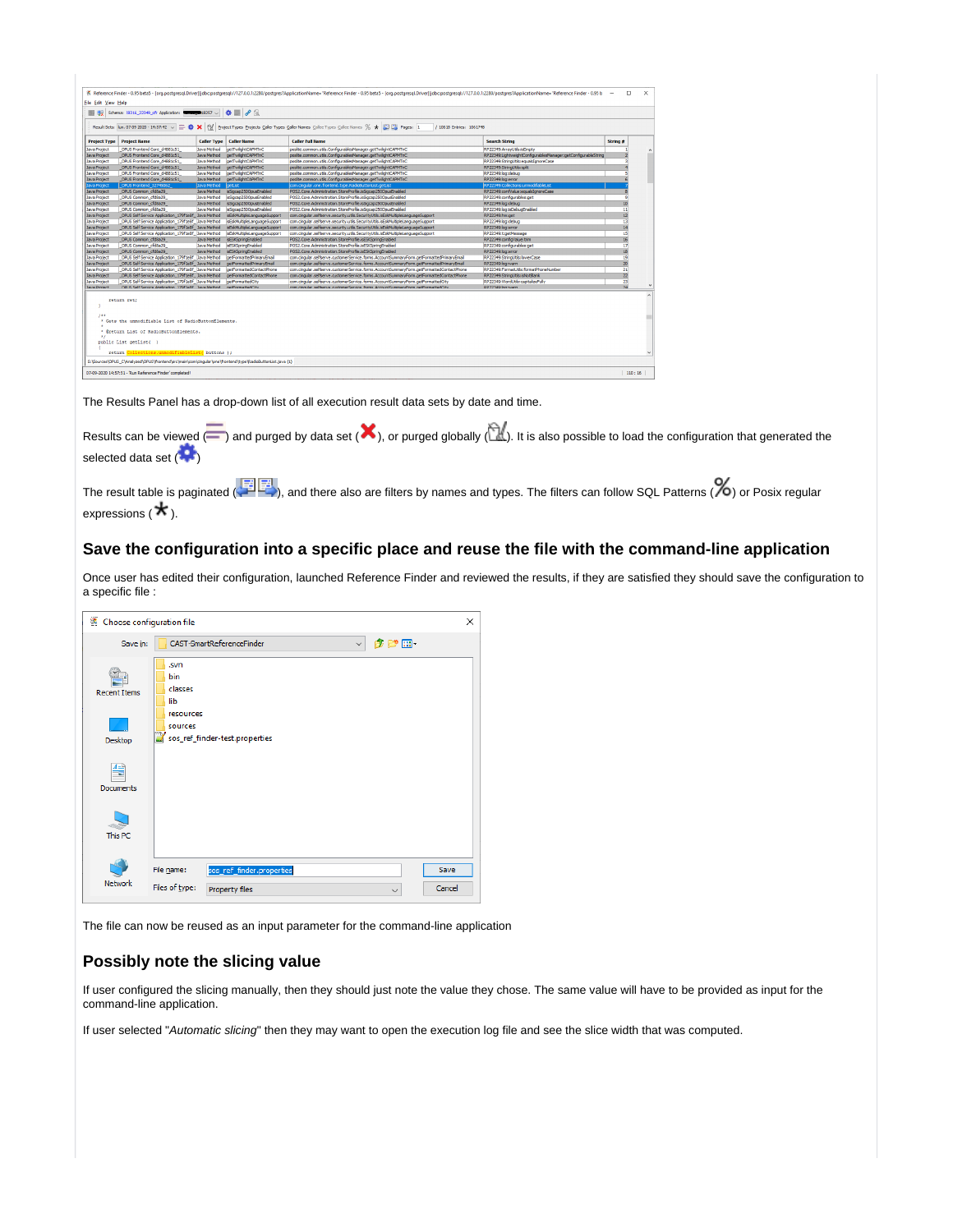#### **%APPDATA%\CAST\CAST\Smart Reference Finder\Logs\sos-ref-finder-1599483462874.log**

```
2020-09-07 14:57:52.045 - nbItems = 331395
2020-09-07 14:57:52.233 - Available memory: 744797011
2020-09-07 14:57:52.233 - Volume: 5733493 lines
2020-09-07 14:57:52.233 - Autoselected slicing: 153746
2020-09-07 14:57:52.233 - nbSlices = 3
2020-09-07 14:57:52.233 - lastSliceWidth = 23903
```
Here user may note that the computed slice width was 153746. This is not mandatory : if **slice** argument is forgotten, then an automatic slicing will be recomputed by the command-line application based on the available memory

# **Cast-ReferenceFinderEngine.jar (command-line application)**

### **Usage**

**Cast-ReferenceFinderEngine.jar** is a command-line application, that needs to be launched in a CMD using java.exe

Mandatory arguments :

- **host** : the hostname of the CSS server where the analysis service is installed
- **kb:** the name of the analysis service
- **log :** the reference finder log file
- **props** : the properties file containing the Reference Finder configuration

Optional arguments :

- **app :** the application present in analysis service on which the Reference Finder should be run (if analysis service contains several applications, then user should provide this argument)
- **port** : the port of the CSS server where the management base is installed (default : 2280)
- **user** : the user name used to connect to the CSS server (default : operator)
- **password** : the password used to connect to the CSS server (default : CastAIP)
- **verbose :** more details are given in the log file (default : False)
- **slice:** the maximum number of source objects processed in a slice (default : automatically computed)
- **id:** the session id that will be related to this execution in the results table (default : current timestamp)

Open a CMD window, and navigate to the folder where you installed CAST-ReferenceFinderEngine.jar. Type the following command-line, using the configuration file you saved with the GUI and possibly the slicing you read in the GUI log file. As a SESSION\_ID, user should put a long number that can be retrieved, so that the ulterior KB Update Tool can refer to this execution results set only :

#### **Command-line**

java -jar CAST-ReferenceFinderEngine.jar -host <CSS SERVER> -kb <ANALYSIS\_SERVICE> -log <LOG\_FILE> -props <CONFIGURATION\_PROP\_FILE> [-id <SESSION\_ID>] [-slice <SLICING>]

# **Integration with a KB Update Tool**

User now has the proper command-line to fill-in the Smart Reference Finder dedicated tables with expected results (MAINT\_TMP\_REF\_PATTERN\_SEARCH\_STRING and MAINT\_TMP\_REF\_FINDER)

They now need to copy (or transform) the data into real analysis service tables. That is why a KB Update Tool is needed.

This integration can be done in an extension such like **com.castsoftware.labs.tools.toolsafteranalysis**

**Example of KB Update Tool for Regular Links :**